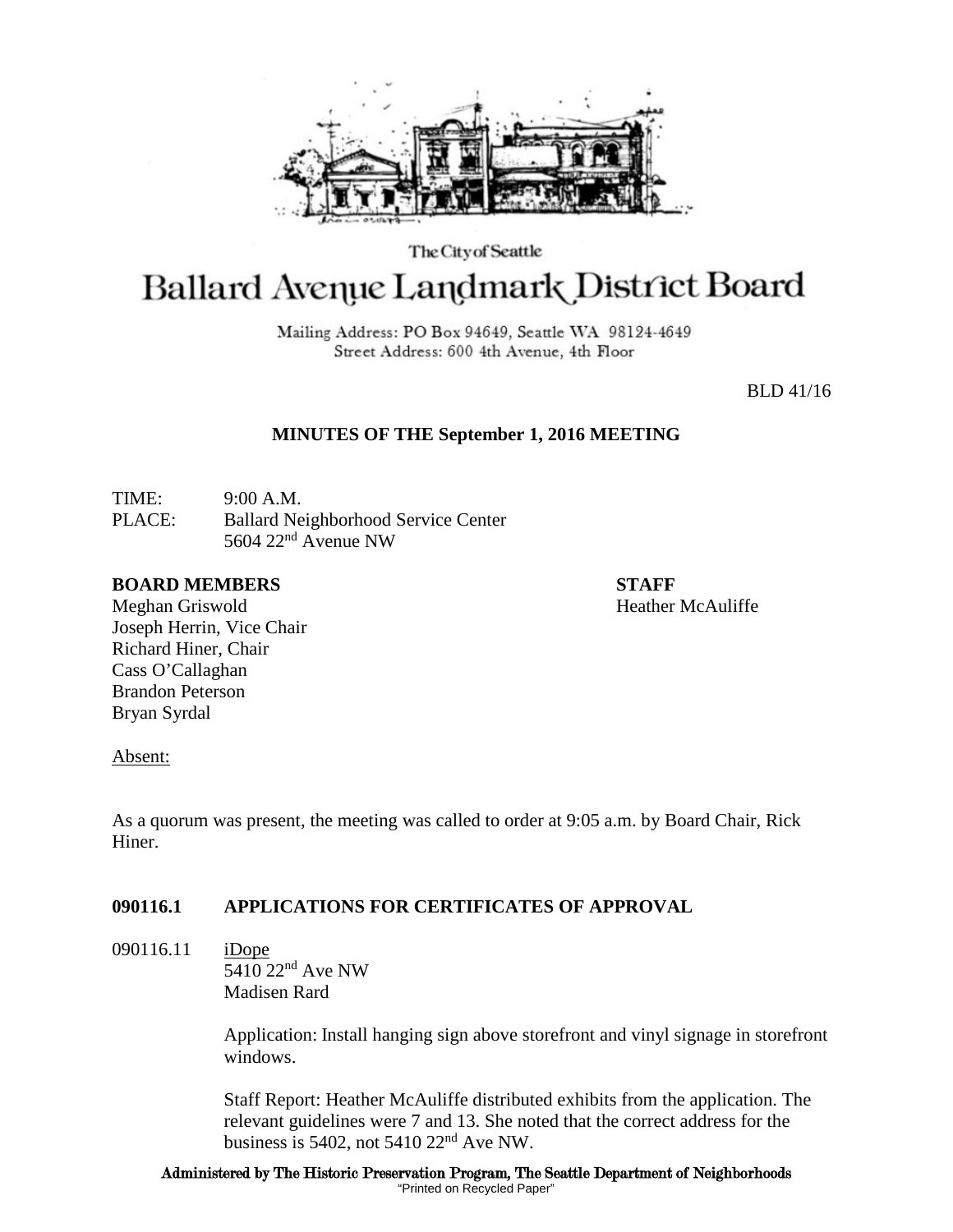Applicant Comment: The applicant showed a sample of the sign made to scale, and a sample of the vinyl for the window signage. She said she will use the existing bracket for the blade sign.

Public Comment: There were no comments from the public.

Board Discussion: Board members concurred that the designs for the signs met the guidelines.

Motion: Brandon Peterson made a motion to approve the application as presented.

MM/SC/BP/RH 6-0-0

090116.12 Tides & Pines  $\overline{5410\ 22^{nd}$  Ave NW Gillian Palmer

> Application: Install hanging sign above storefront and vinyl signage in storefront windows and door.

Staff Report: Heather McAuliffe distributed materials from the application. The relevant guidelines were 7 and 13.

Applicant Comment: Jordan Voth represented the applicant. He explained that the shop would sell men's and women's Northwest style retail clothing. He showed a scale sample of the wood sign and a sample for the vinyl clings to be installed in the storefront windows and door. He described the method of attachment for the hanging sign and explained that the wood on the sign would be clear-coated in a natural finish.

Public Comment: There were no comments from the public.

Board Discussion: Rick Hiner confirmed with the applicant that the sign would be attached through the mortar joints. The Board determined that the proposed signage met the guidelines.

Motion: Brandon Peterson made a motion to approve the application as presented.

MM/SC/BP/BS 6-0-0

090116.13 Little Tin Goods & Apothecary Cabinet 5335 Ballard Ave NW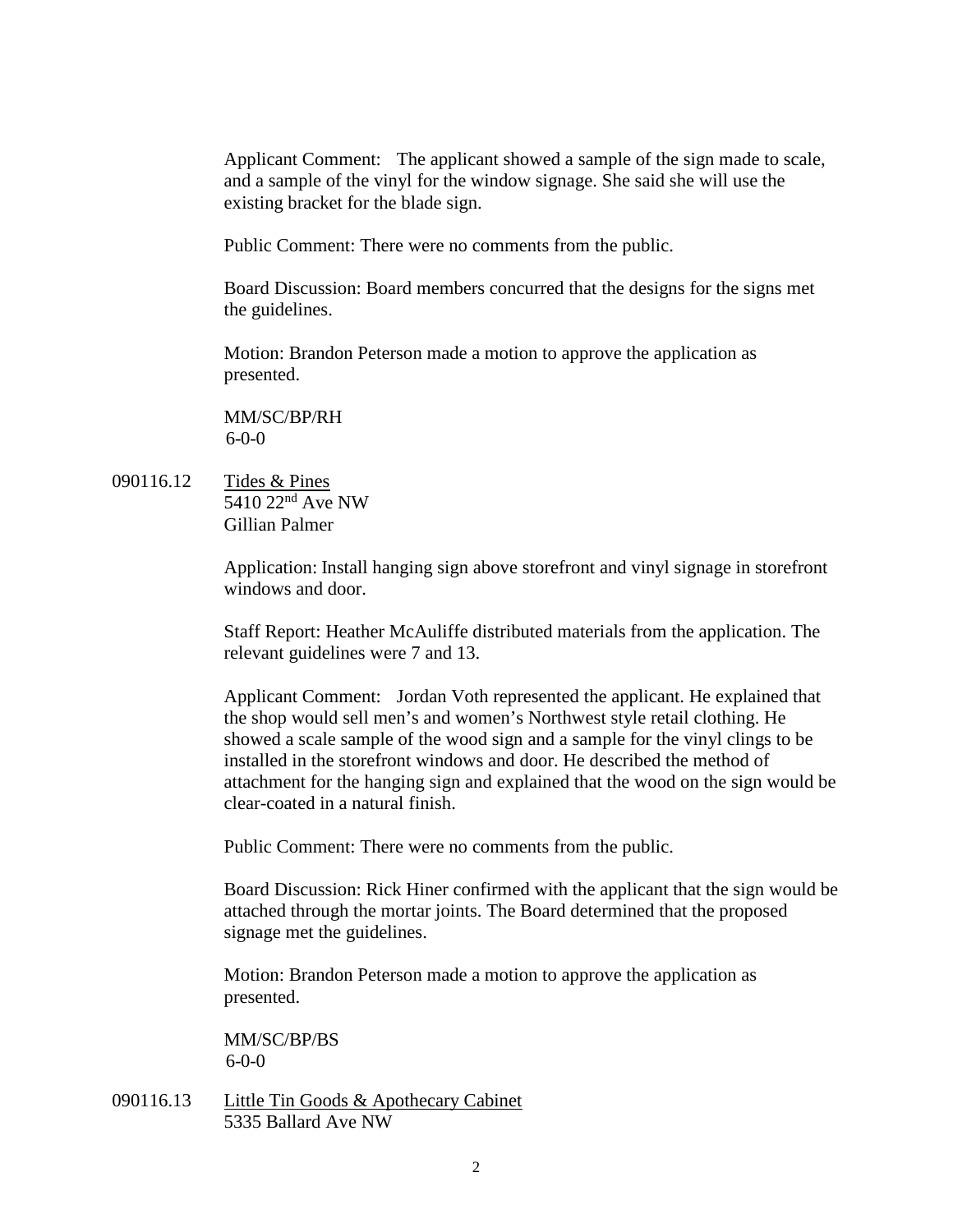Jessica Geffert

Application: Install vinyl decals in storefront windows.

Staff Report: Heather McAuliffe distributed a photo, an elevation drawing and color samples. The relevant guidelines were 7 and 13.

Applicant Comment: The applicant explained her plans to install the window signage.

Public Comment: There were no comments from the public.

Board Discussion: Board members expressed a concern that the yellow color to be used in the signs was too bright and didn't meet the guidelines. The applicant was willing to amend her application to use a yellow color in the signs that would match the color of the window sash.

Motion: Brandon Peterson made a motion to approve the application as amended by the applicant to have the yellow in the signs match the sash color.

MM/SC/BP/RH

4-2-0 (Joe Herrin and Bryan Syrdal against)

### **090116.2 BOARD BUSINESS**

No items were discussed.

## **090116.3 APPROVAL OF MINUTES**

The Board members reviewed the minutes of the August 4, 2016 meeting.

Motion: Cass O'Callaghan made a motion to approve the minutes as written.

MM/SC/CO/RH 5-0-1 (Meghan Griswold abstained)

## **090116.4 REPORT OF THE CHAIR**

There was no report.

## **090116.5 STAFF REPORT**

There was no report.